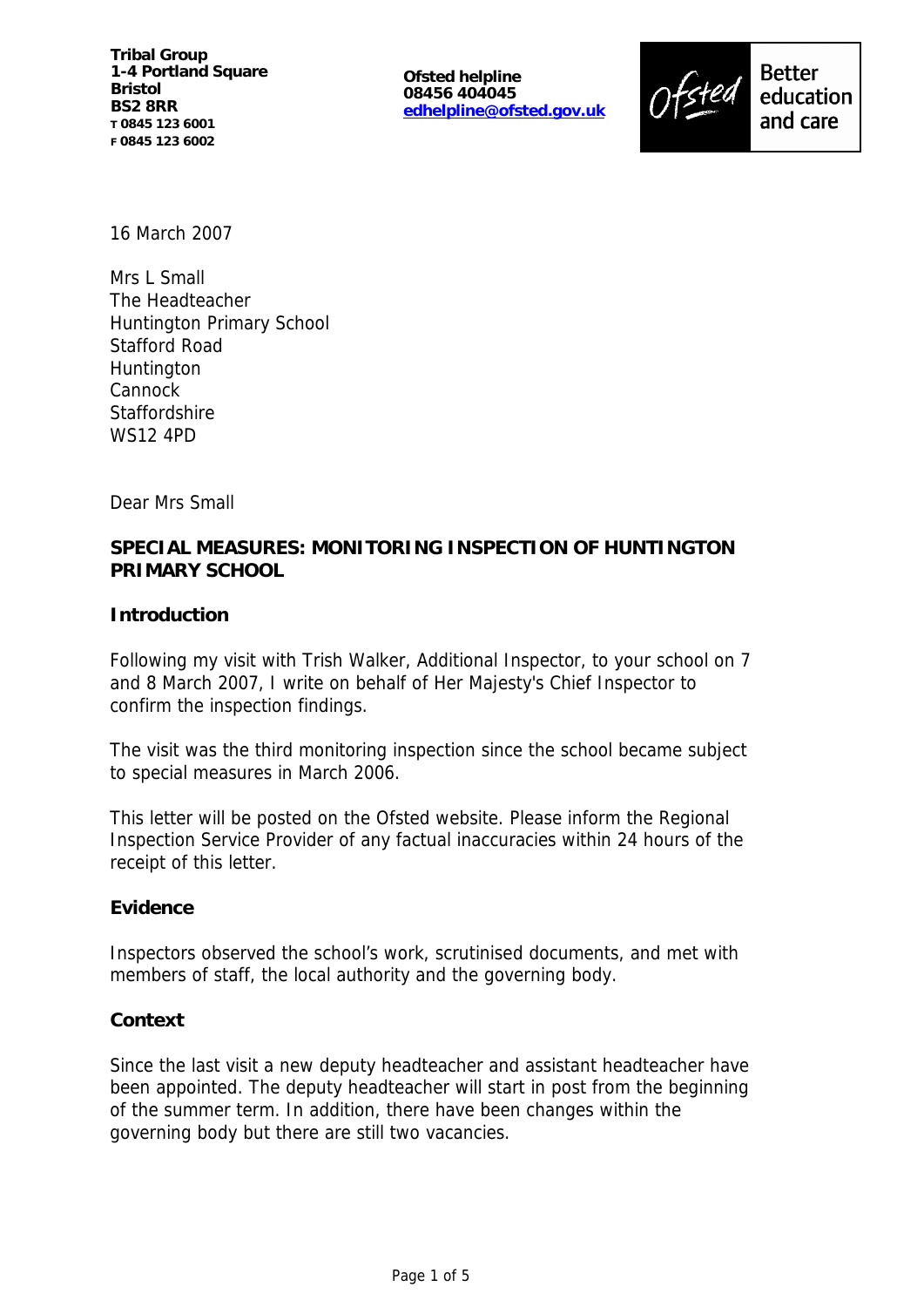

## **Achievement and standards**

The progress that the majority of pupils make is now satisfactory. Children enter the school with standards below those expected for their age, especially in basic literacy and numeracy skills. Whilst they are still below by the end of the Reception Year, there has been an improvement in the quality of teaching, achievement and provision throughout the Foundation Stage. The results of national tests in 2006 for Year 2 and Year 6 pupils demonstrate how progress has improved. Pupils gained broadly average results. This is a significant improvement on the last five years. The progress of Year 6 pupils from when they were in Year 2 also demonstrates good added value. It is realistically understood by the school that whilst this was commendable, much of the high level of progress was due to them having to catch up on so much in the interim.

In the Foundation Stage, standards still differ across the six early learning goals. For example, children have the expected levels of knowledge and understanding of the world but weaker skills in the areas of social and communication development. In addition, boys have low writing skills whilst girls reach the expected levels.

Through Years 1 and 2, pupils are now given more challenging work because teachers have raised their expectations about what their class is capable of achieving. Throughout the school, pupils are showing satisfactory levels of day to day progress, although there are still more pupils who could achieve levels above the average. The school is now rightly working on ensuring that pupils make continuous progress across a broad range of subjects from one year to the next. Nevertheless, there are signs that the initial success is beginning to be sustained over the longer term.

Progress on the areas for improvement identified by the inspection in March 2006:

 raise achievement and standards in Years 1 and 2 by improving the quality of teaching and building on what pupils have learned in the Foundation Stage – good.

Progress on the areas for improvement identified by the monitoring visit in July 2006:

 to help better integrate the provision of the Nursery and Reception Years, review and share the planning and range of active learning experiences across the classes – good.

**Personal development and well-being**

As at the previous visits, pupils' personal development remains good. Pupils are well behaved and enjoy school. They are keen to talk about the work they are doing and say that they find their lessons more interesting. The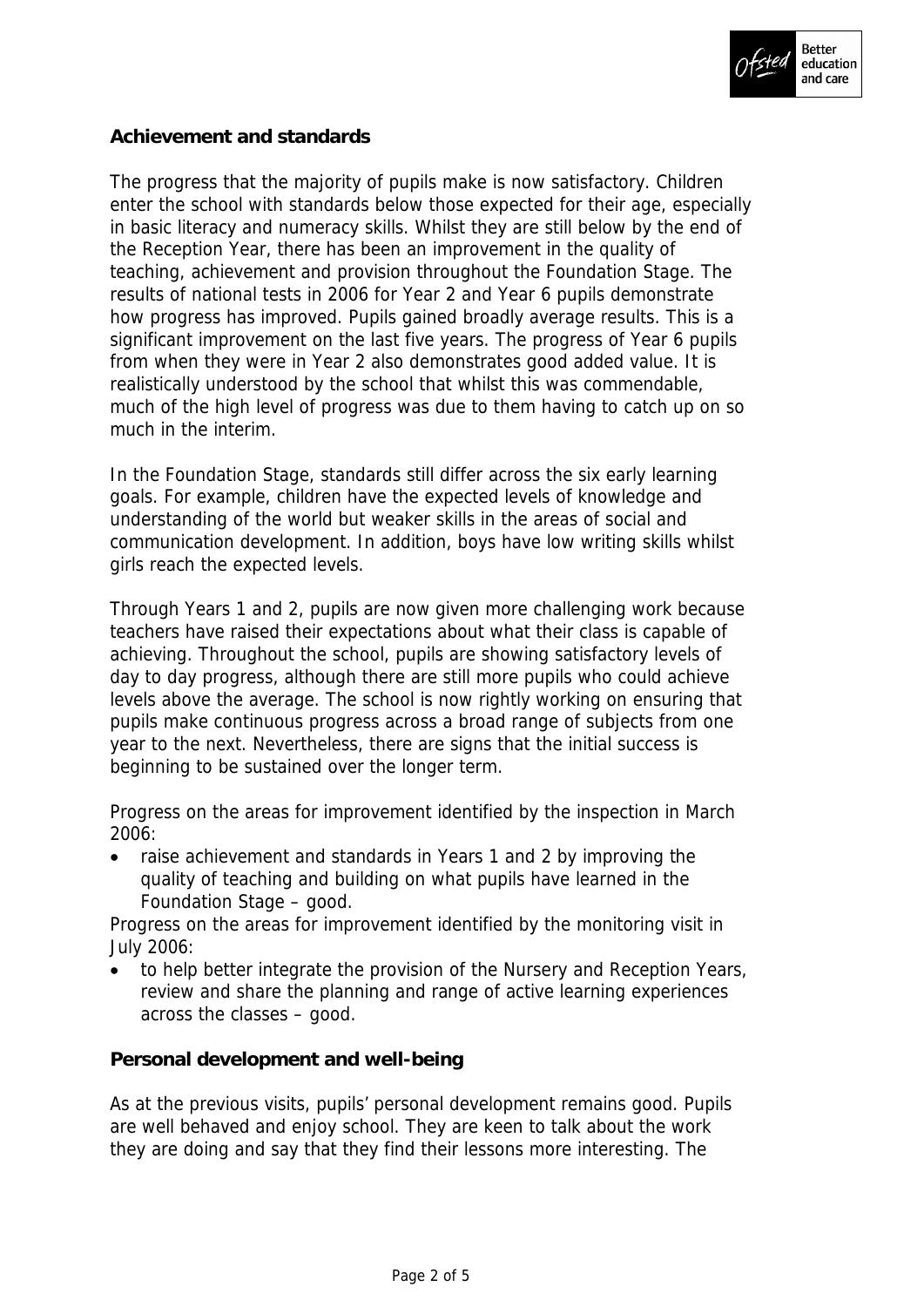

general atmosphere in classrooms continues to be calm and orderly. This allows all pupils to become engaged in their work without disruption. During whole class discussions, the pupils are very polite and listen to the contributions of others. Pupils are building their self esteem and social understanding through activities such as the weekly 'Captain's Table' at lunchtime. Teachers choose pupils who have made a significant improvement or contribution and they have lunch with the headteacher at a top table that has been laid out expertly by the pupils themselves. They are encouraged to use a knife and fork properly, serve meals, and are beginning to make healthy choices of food. Discussions with those involved indicate that they feel honoured to have been chosen.

A concerted effort is being made by the school to improve pupil punctuality and regular attendance. The education welfare officer and social services are working closely with the school to target a number of families and ensure that parents and carers understand the need to make sure their children are at school. However, attendance last half term was below the national average although it is still on line to reach the local authority target by the end of this year. There have been no exclusions since the last visit.

# **Quality of provision**

Teaching has continued to improve since the last visit and, although there is still a small proportion of unsatisfactory teaching, it is now satisfactory overall. Significantly, a higher proportion of teaching is good, with a noticeable improvement in Years 1 and 2. There are also examples of outstanding teaching in the junior years which are providing good role models for others. Common strengths seen in the majority of lessons are the better focused planning and delivery of lessons, which centre round the individual needs of pupils. These are providing a higher degree of challenge for pupils. Marking, whilst improved, is somewhat variable. All books are marked regularly and good work is praised. However, it is not always clear what individual pupils need to do to improve and some pupils are not sure themselves.

The curriculum continues to fulfil statutory requirements and, as the basic skills in English, mathematics, technology and science have improved, so the school has looked to extending the coverage within other subjects. A recent addition is the development of French teaching. This is helping widen pupils' horizons but the school has yet to monitor the methods used to ensure that it is fully effective. The innovative use of sports coaches and other specialists is helping develop wider life skills. The Reception and Nursery classes have continued to become better integrated, which is helping to better prepare children for their future schooling. A new footpath helps link the two classes so there is less isolation. In addition, there are integrated activities where Nursery children have the opportunity to work alongside the Reception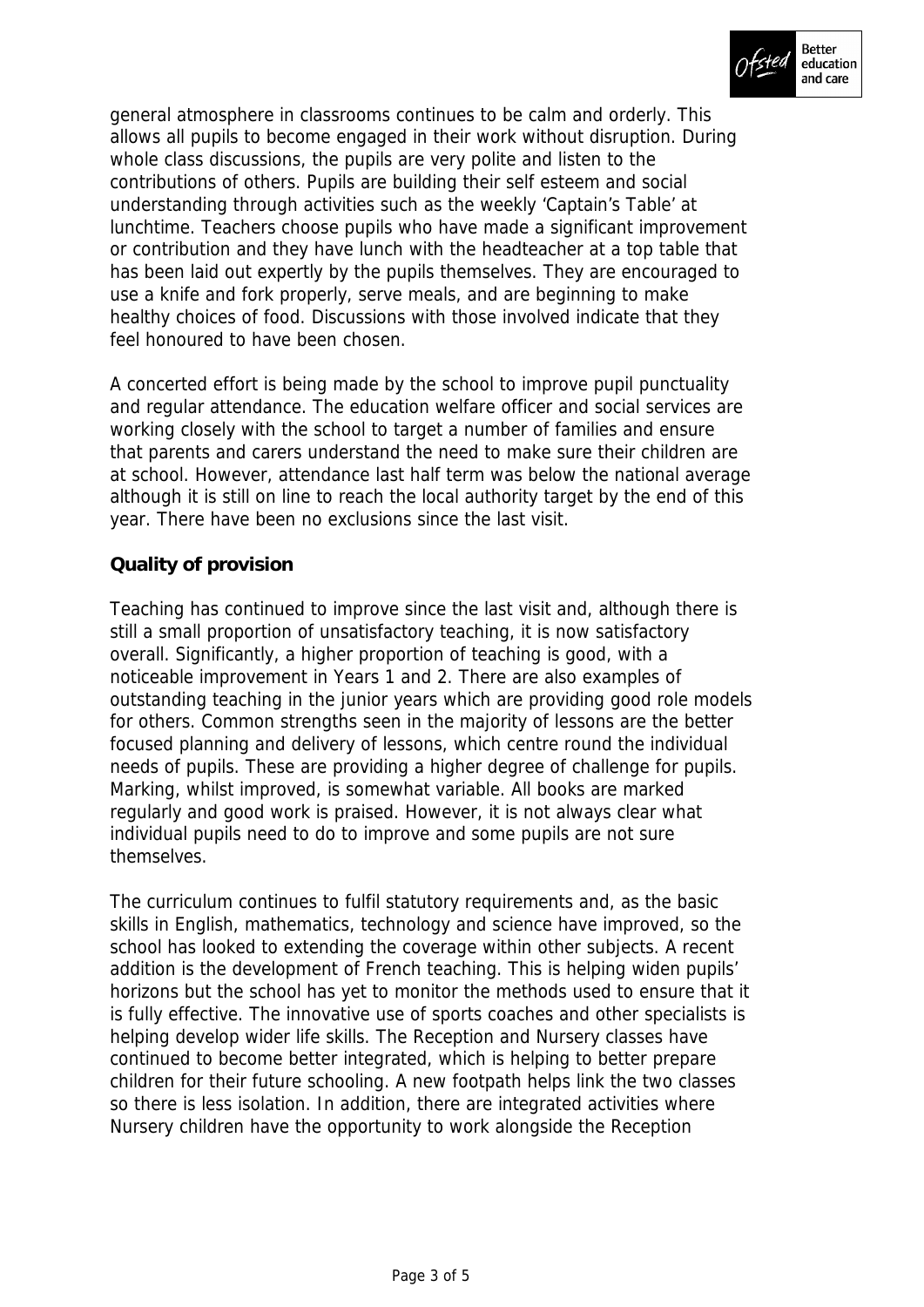

children and the staff regularly meet together to discuss the strategies that they will use.

The pastoral care, guidance and support of pupils are good on a day to day basis. This includes training in child protection and safeguarding. However, written procedures and policies are not up to date. They have not been ratified by the governing body and do not comply with recent legislation. Pupils with learning difficulties are satisfactorily supported and their needs addressed. Good use is being made of outside agencies, for instance to support behavioural issues. Academic guidance has improved since the last visit. Whole school analysis of pupil performance is now more widely shared with individual teachers. This has raised their expectations and helped sharpen the quality of their planning. The analysis clearly relates to the levels of progress that have been made and questions are raised if this is not high enough. In this way, teachers are becoming accountable for the progress of their class.

Progress on the areas for improvement identified by the inspection in March 2006:

 accelerate achievement and raise standards in English throughout the school by raising teachers' expectations, sharpening marking and assessment and using the information properly in planning – good.

Progress on the areas for improvement identified by the monitoring visit in July 2006

 to help better integrate the provision of the Nursery and Reception Years, review and share the planning and range of active learning experiences across the classes – good.

## **Leadership and management**

The headteacher has a realistic view of the school's current position and has continued a close scrutiny of its work. There is a rigorous programme of lesson observations, both by the headteacher and local authority. These are sharply focused on the findings of previous observations as well as those identified as whole school priorities. This stringent monitoring, along with explicit feedback both of the strengths and the areas for development, has had a positive impact on the delivery of lessons, planning and the use of assessment. As result, pupils of all abilities, and particularly those with learning difficulties, are being challenged to work harder.

Recent training of the governing body has given them an improved understanding of their responsibilities. However, the benefits of the training along with the legacy of uncertainty about their roles have not yet had any impact. This is partly because there have been changes of personnel and irregular attendance by some members which is hampering effective teamwork. In addition, minutes of meetings are unclear and are not giving the necessary information to help governors provide the support and